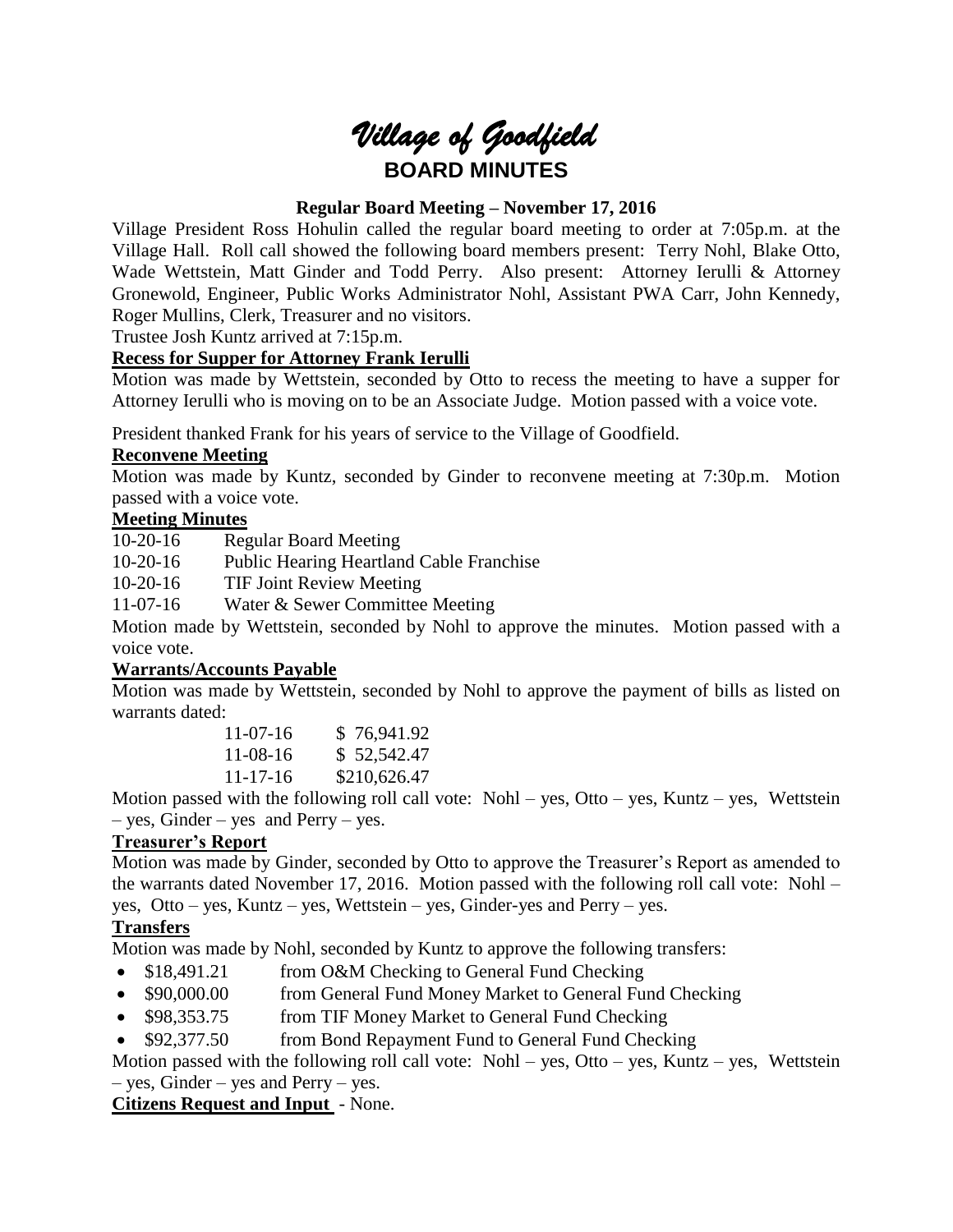#### **OLD BUSINESS**

#### **WATER TREATMENT PLANT/DISTRIBUTION SYSTEM**

#### **1. Water Main Extension**

Engineer Yockey sent letter to IXOM with a copy of the letter from Water Operator Brad Bode. When Engineer Yockey receives a reply he will let Josh know.

#### **SEWER TREATMENT PLANT/DISTRIBUTION SYSTEM**

#### **1. STP Expansion**

Engineer Yockey met with PWA Nohl out at the sewer plant. A Water & Sewer Committee Meeting was held on 11-7-16 to discuss the Sewer Treatment Plant and Stark's final pay request.

PWA Nohl would like to put the rock from the old rock filter along the road and do some grading.

Change order #7 to deduct \$4,737.35 which includes fence and deduct for grading and seeding was presented by Engineer Yockey.

#### **Final Pay Request - Stark**

Final pay request in the amount of \$75,813.17 which includes deduct change order #7. Stark has applied calcium chloride. Sewer plant is operating well.

In lagoon #2 air piping gets water in it. Josh will talk to the manufacturing representative. The Village has a 1 year performance bond.

Motion was made by Wettstein, seconded by Kuntz to approve Final Pay Request in the amount of \$75,813.17 to Stark. Motion passed with the following roll call vote: Nohl – yes, Otto – yes, Kuntz – yes, Wettstein – yes, Ginder yes and Perry – yes.

#### **2. Trunk Sewer Improvements, Clearing Brush, Easements**

Nothing discussed.

#### **Payment of outstanding invoices upon request of Village Engineer**

There were no outstanding payments.

#### **Goodfield Business Park**

PWA Nohl reported that the access road is complete. The Village will send a letter to Mr. Parsons.

#### **Skybeam (DTN) Agreement**

Nothing discussed.

#### **Rte. 117 Sanitary Sewer Service**

Engineer Yockey presented pay request #1 from GA Rich for \$39,115.80. The contract amount was \$51,430, which included water main replacement and relocation. We did not have to do that which saved \$8,160. Motion was made by Wettstein, seconded by Kuntz to approve pay request #1 for \$39,115.80 to GA Rich. Motion passed with the following roll call vote: Nohl – yes, Otto – yes, Kuntz – yes, Wettstein – yes, Ginder – yes and  $Perry - yes.$ 

# **Chemical Feed Room at Water Treatment Plant**

Nothing discussed.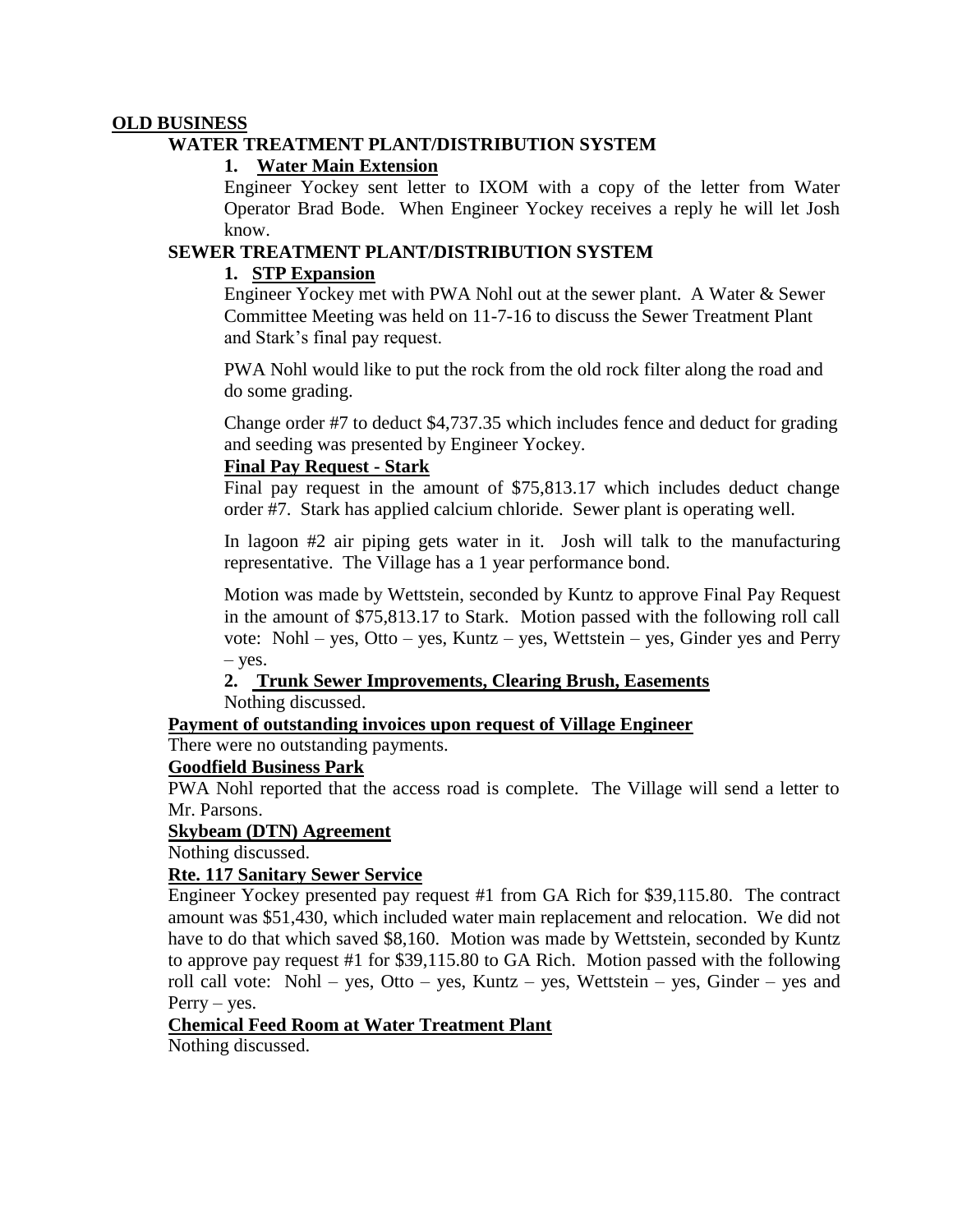# **Comprehensive Plan/Mile and a half radius map**

Engineer Yockey is going to get 2' contours from Woodford County for \$500.00. Tazewell County has no contours available.

# **Consolidated Election**

Nothing discussed.

# **Surplus Equipment/Maintenance Agreement**

Congerville Village President Steve Schrock signed the Surplus Equipment/Maintenance Agreement so PWA Nohl will get generator to them soon.

#### **NEW BUSINESS**

# **IEPA Compliance Commitment Agreement**

Motion was made by Ginder, seconded by Kuntz to authorize President Hohulin to sign the IEPA Compliance Commitment Agreement. Motion passed with the following roll call vote: Nohl – yes, Otto – yes, Kuntz – yes, Wettstein – yes, Ginder – yes and Perry – yes.

#### **Renewal of IL Municipal League Risk Management Insurance**

Motion was made by Wettstein, seconded by Otto to approve renewal of IL Municipal League Risk Management Insurance. Motion passed with the following roll call vote: Nohl – yes, Otto – yes, Kuntz – yes, Wettstein – yes, Ginder – yes and Perry – yes.

#### **Tax Levy & Truth in Taxation**

Nothing discussed.

#### **The Lakes at Oak Valley Drainage Easements**

Attorney Gronewold brought drafted drainage easements for The Lakes at Oak Valley for PWA Nohl to review.

#### **Christmas Gifts for Employees**

Motion was made by Wettstein, seconded by Kuntz to approve Christmas gift cards for the same amount as last year. Motion passed with the following roll call vote: Nohl – abstain, Otto – yes, Kuntz – yes, Wettstein – yes, Ginder yes and Perry – yes.

#### **Annual Salary Review**

Motion was made by Kuntz, seconded by Wettstein to enter Executive Session, under 2 (c-1) of the Open Meetings Act to discuss employee compensation. Motion passed with the following roll call vote: Nohl – yes, Otto – yes, Kuntz – yes, Wettstein – yes,  $Ginder - yes$  and  $Perry - yes$ .

The President and Board of Trustee went into Executive Session at 8:15p.m. to discuss employee salaries. No action was taken in Executive Session.

# **Adjourn Executive Session**

Motion was made by Kuntz, seconded by Ginder to adjourn Executive Session. Motion passed with the following roll call vote: Nohl – yes, Otto – yes, Kuntz – yes, Wettstein – yes, Ginder – yes and Perry – yes.

Motion was made by Otto, seconded by Ginder to adopt the wage rate changes that were presented in Executive Session. Motion passed with the following roll call vote: Nohl – abstain,  $Otto - yes$ ,  $Kuntz - yes$ ,  $Wettstein - yes$  and  $Ginder - yes$  and  $Perry - yes$ .

#### **New Employee Full Time Position**

#### Discussed in Executive Session.

**Schedule Committee Meetings**

No committee meetings were set.